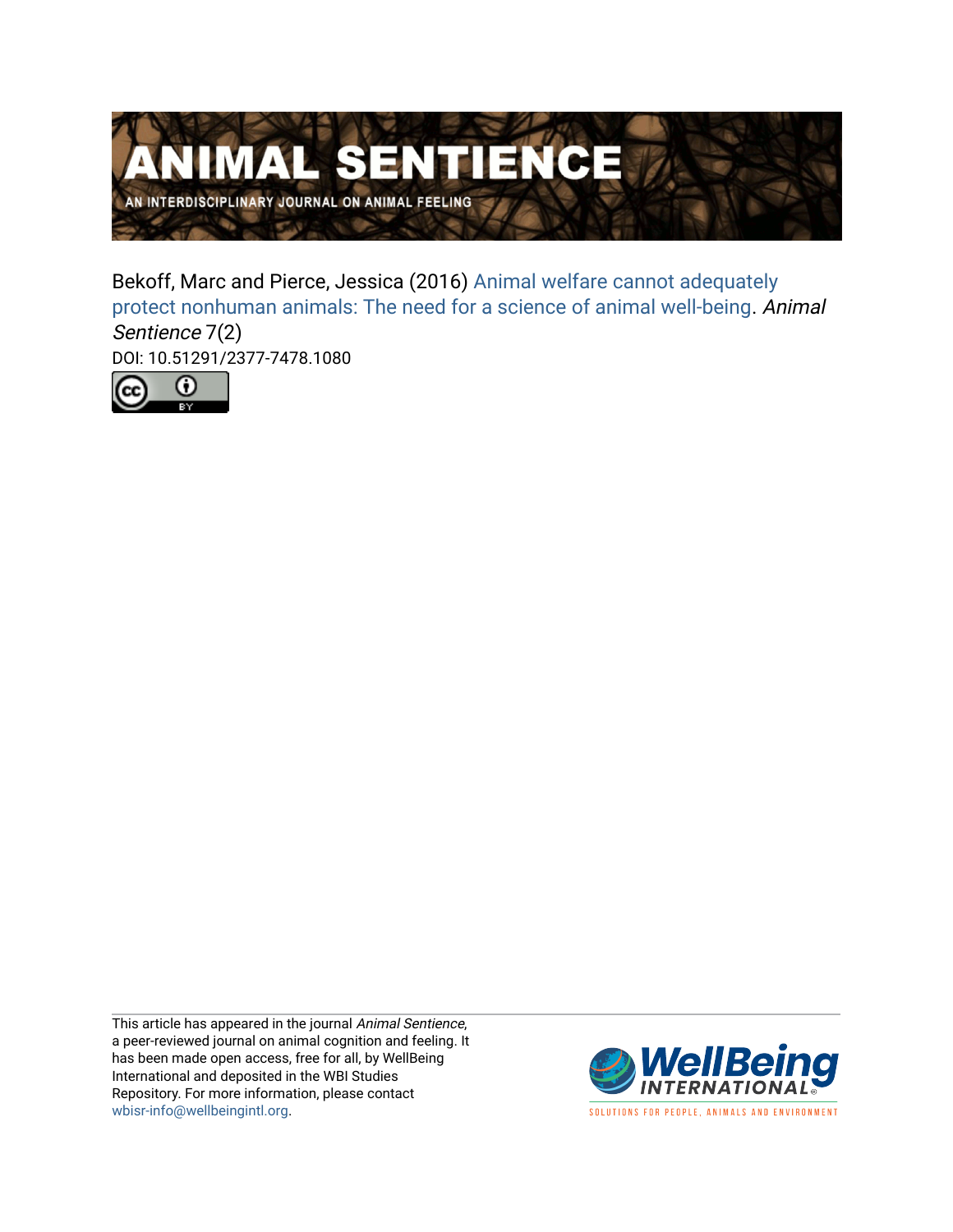# **Animal welfare cannot adequately protect nonhuman animals:**

**The need for a science of animal well-being**

Commentary on **[Ng](http://animalstudiesrepository.org/animsent/vol1/iss7/1)** on *Animal Suffering*

### **Marc Bekoff**

Ecology and Evolutionary Biology University of Colorado, Boulder

#### **Jessica Pierce**

# Center for Bioethics and Humanities University of Colorado Anschutz Medical Campus, Denver

**Abstract:** A focus on animal welfare in the use of nonhuman animals in the service of human economic and scientific interests does not and cannot adequately protect (nonhuman) animals. It presupposes that using other animals for human ends is acceptable as long as we try our best to improve the welfare of the animals we use. We argue instead for a "science of animal wellbeing" in which the protection of animal needs is not subordinated to human economic or scientific interests.

> **Marc Bekoff** [Marc.bekoff@gmail.com](mailto:Marc.bekoff@gmail.com) is former Professor of Ecology and Evolutionary Biology at the University of Colorado, Boulder, and co-founder with Jane Goodall of **Ethologists for the Ethical Treatment** [of Animals.](http://www.ethologicalethics.org/) He has won many awards for his scientific research including the Exemplar Award from the Animal Behavior Society and a Guggenheim Fellowship. Marc has published more than 1,000



essays (popular, scientific, and book chapters), 30 books, and has edited three encyclopedias. His latest book is [Rewilding Our Hearts: Building Pathways of](http://www.newworldlibrary.com/BooksProducts/ProductDetails/tabid/64/SKU/19542/Default.aspx)  [Compassion and Coexistence.](http://www.newworldlibrary.com/BooksProducts/ProductDetails/tabid/64/SKU/19542/Default.aspx)

[marcbekoff.com](http://marcbekoff.com/)

**Jessica Pierce** [jessicapierce.net@gmail.com,](mailto:jessicapierce.net@gmail.com) bioethicist, is the author of *[The Last Walk: Reflections on Our Pets at the Ends of](http://press.uchicago.edu/ucp/books/book/chicago/L/bo11097201.html)  [Their Lives](http://press.uchicago.edu/ucp/books/book/chicago/L/bo11097201.html)*. Other books include *Wild Justice: The Moral Lives of Animals*; *Contemporary Bioethics: A Reader with Cases*; *The Ethics of Environmentally Responsible Health Care*; and *Morality Play: Case Studies in Ethics*. Her forthcoming book is *[Run, Spot, Run: The Ethics of Keeping Pets.](http://press.uchicago.edu/ucp/books/book/chicago/R/bo19416930.html)* [http://jessicapierce.net](http://jessicapierce.net/)



Economist Yew-Kwang Ng (2016) makes it clear in his target article that animal welfare as it is usually practiced does not and cannot adequately protect (nonhuman) animals. Early in his paper Ng writes, "There are some simple, commonsense methods that can help reduce animal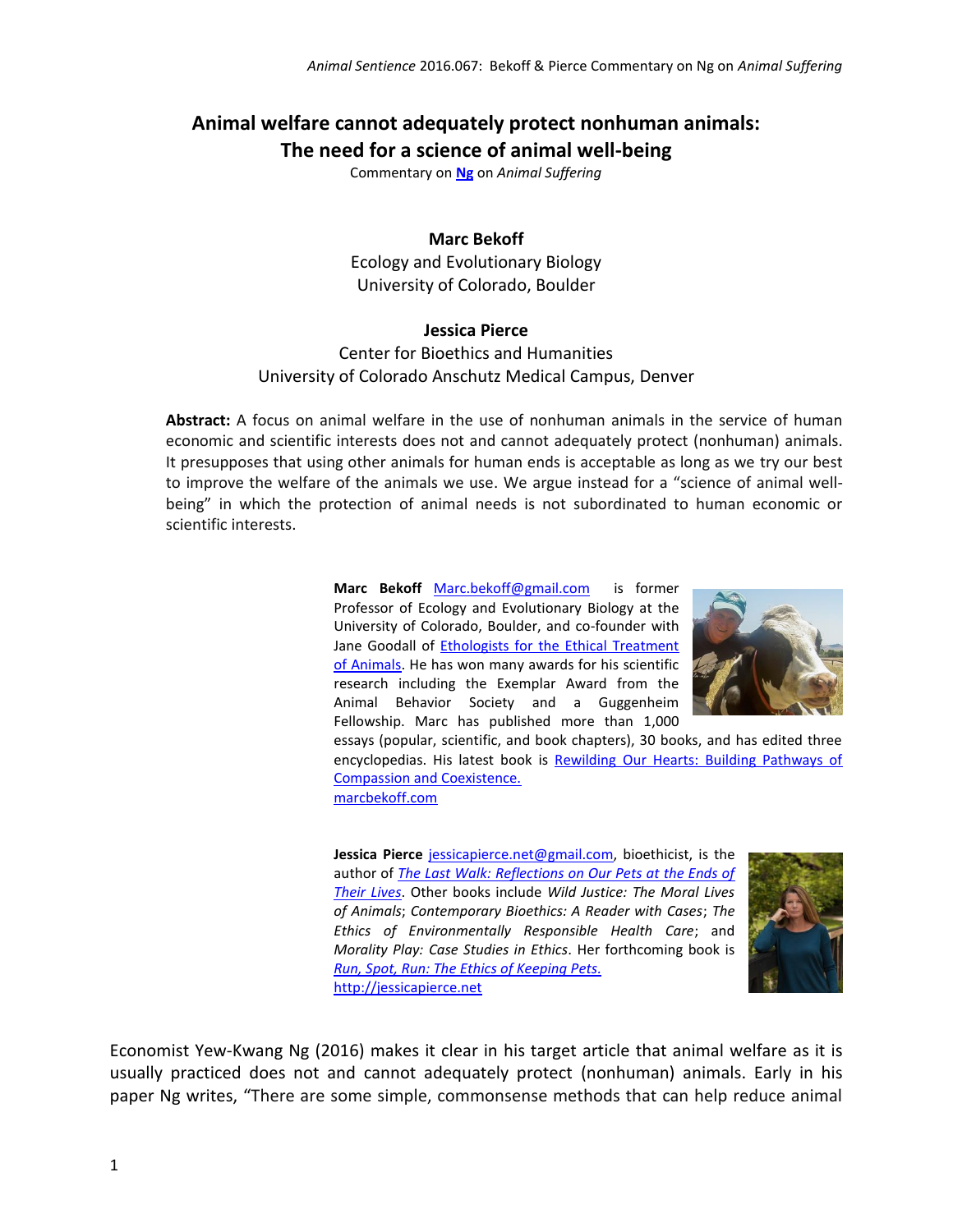suffering enormously at little cost  $-$  or even a net gain  $-$  to humans." Ng is quite right. Surely we should seek to address the suffering of animals when it costs us nothing. But don't we have considerably stronger responsibilities to animals? Shouldn't we address human-induced suffering wherever it occurs, even if remedying it involves some constraints on human economic or scientific interests? Ng assumes, quite in line with the broader ideology of animal welfare, that human industry is more important than the well-being of animals. This has been called "welfarism" (Donaldson & Klymicka 2011), and the reason it is inadequate is that it consistently sustains the status quo, subordinating the protection of the life/death/suffering interests of nonhuman animals to the economic/scientific interests of humans. This generates specious and self-serving rationales — often couched in technical jargon and cast as objectivity, along with expressions of compassion — that amount to justifying why it's perfectly permissible to do this or that even if it causes animals to suffer and die.

Welfarism acknowledges the moral significance of animal pain and suffering but holds that inflicting suffering on animals is acceptable in the service of human needs and desires. Welfarists seek ways to reduce egregious suffering in animals without challenging the basic premise, namely, that animals are here for us to use as we see fit.

Ng notes that we cannot be 100% sure that other animals feel. But philosophers have pointed out that we cannot have 100% certainty about other humans either, because of the "otherminds problem" (Sober 2000; Farah 2008). The weight of the evidence from evolutionary biology and large bodies of detailed comparative evidence (including the work of Donald Broom, 2016, reported in this journal), together with grounded common sense, all indicate with high probability that animals with nervous systems are indeed sentient, meaning that they feel. For some users of animals, any lack of certainty provides a further excuse for continuing to do what industry has been doing for years on end, namely, harming animals and claiming it's okay not only because the welfarist calculus (human needs and desires > animal needs and desires) says so – but also because we cannot even be 100% sure that animals have needs and desires at all. Others who use animals claim instead that we cannot know for sure what other animals' needs and desires are. This too is a standard welfarist argument. Yet it seems evident that animals, including ourselves, want to live in peace and safety, free of pain, suffering, and death. Undoubtedly there are individual differences even among members of the same species, but it's safe to say that other animals don't want to be used and abused, either in the interests of the human food (or other) industry or in the interests of science. Indeed, as with us, other animals' vital interests are their own.

Professor Ng concludes his essay by writing, "In closing, my view on making an initial distinction between wild and farmed animal welfare, and on giving initial priority to reducing harm to animals when it is virtually costless and does not impede scientific advances, is just a starting position. Palpable progress with these relatively easier welfare problems will then serve as a foundation for extending our future efforts in eliminating all needless non-human and human animal suffering on the planet."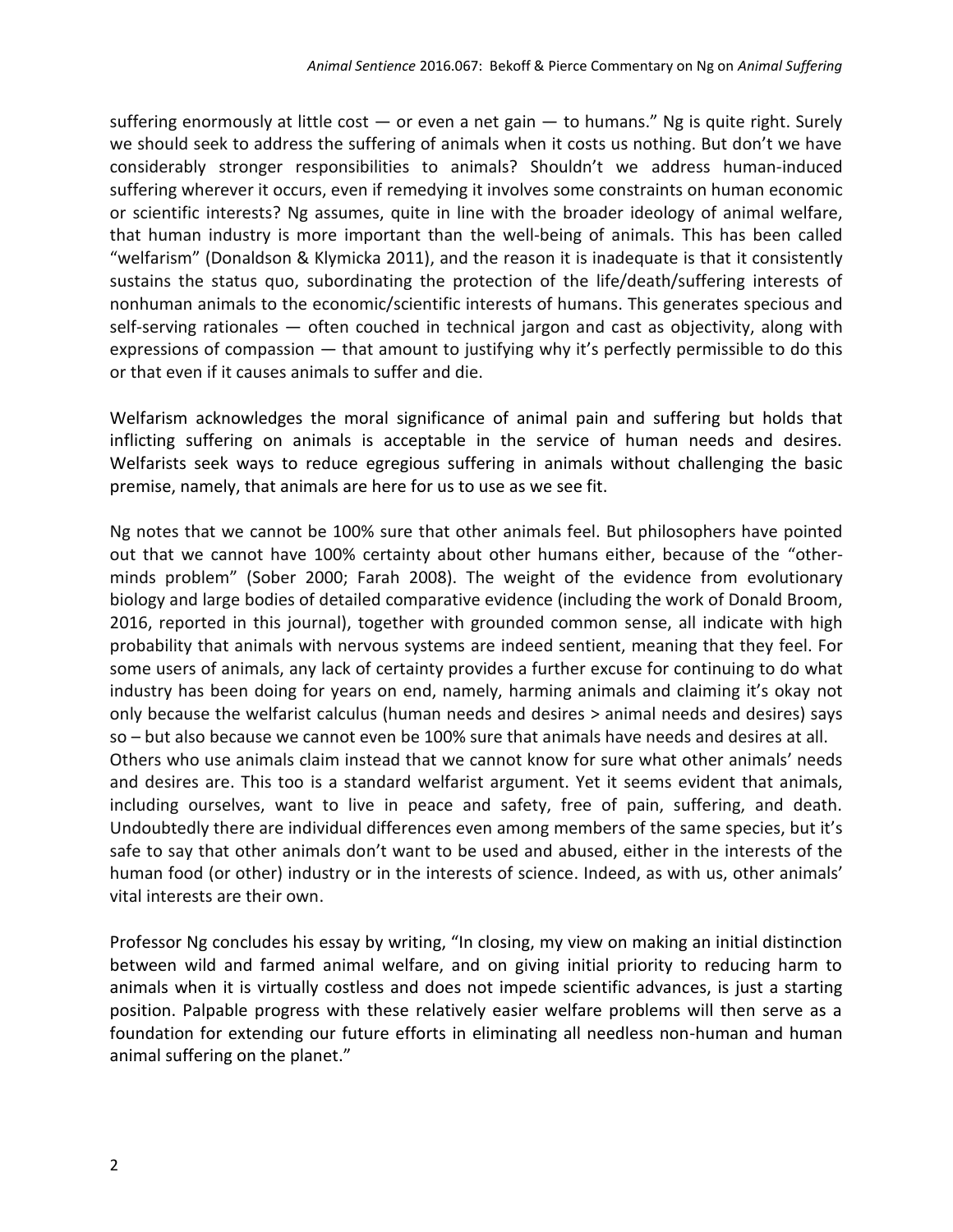These sentences and the implicit values underlying them illustrate why welfarism is insufficient. The premise that it is right for human economic and scientific interests to trump animals' vital interests and well-being is never called into question: Why should we not simply refrain from intentionally subjecting others — human or non-human — to harm, where our own lives are not even at stake?

One possible response is to tighten the loopholes, so that we make careful distinctions between the vital interests of humans (e.g., life-saving biomedical research) and the non-vital interests of humans (e.g., a new fur coat for opera season or streets lined with Chik-fil-A). Only vital human interests could then be used to justify inflicting suffering, overriding the freedom of animals to live their own lives on their own terms. This would be a huge improvement, to be sure. Nonetheless, it remains deeply troubling to devalue the vital interests of any sentient being. Ng's phrase "virtually costless" is troublesome because there are always costs to the animals, and this loophole again allows economic interests to override the lives and well-being of animals who are being used and abused.

# **Replacing the science of animal welfare with the science of animal well-being**

In a forthcoming book (Pierce and Bekoff 2017) we argue that animal protection needs an animal-centered "science of animal well-being." We suggest that following the principles of the rapidly growing international field called "[compassionate conservation,](https://www.psychologytoday.com/blog/animal-emotions/201508/compassionate-conservation-meets-cecil-the-slain-lion)" namely, "First do no harm" and "the life of every *individual* matters" provides a promising and workable blueprint for the needed shift from welfarism to a more a more compassionate moral framework.

Improving the welfare of animals that are being harmed for economic or scientific purposes does not and cannot adequately protect animals because it presupposes that using other animals for human ends is acceptable as long as we do the best we can. "Doing the best we can" does not do away with animal pain and suffering as long as humans use animals for human ends. While Professor Ng clearly sees the need to address animal suffering, he aims far too low and stops far short of the goal, and in the end favors continuing to use the paradigm of animal welfare along with its various loopholes that favor human interests over those of other animals. Surely we can and must do more.